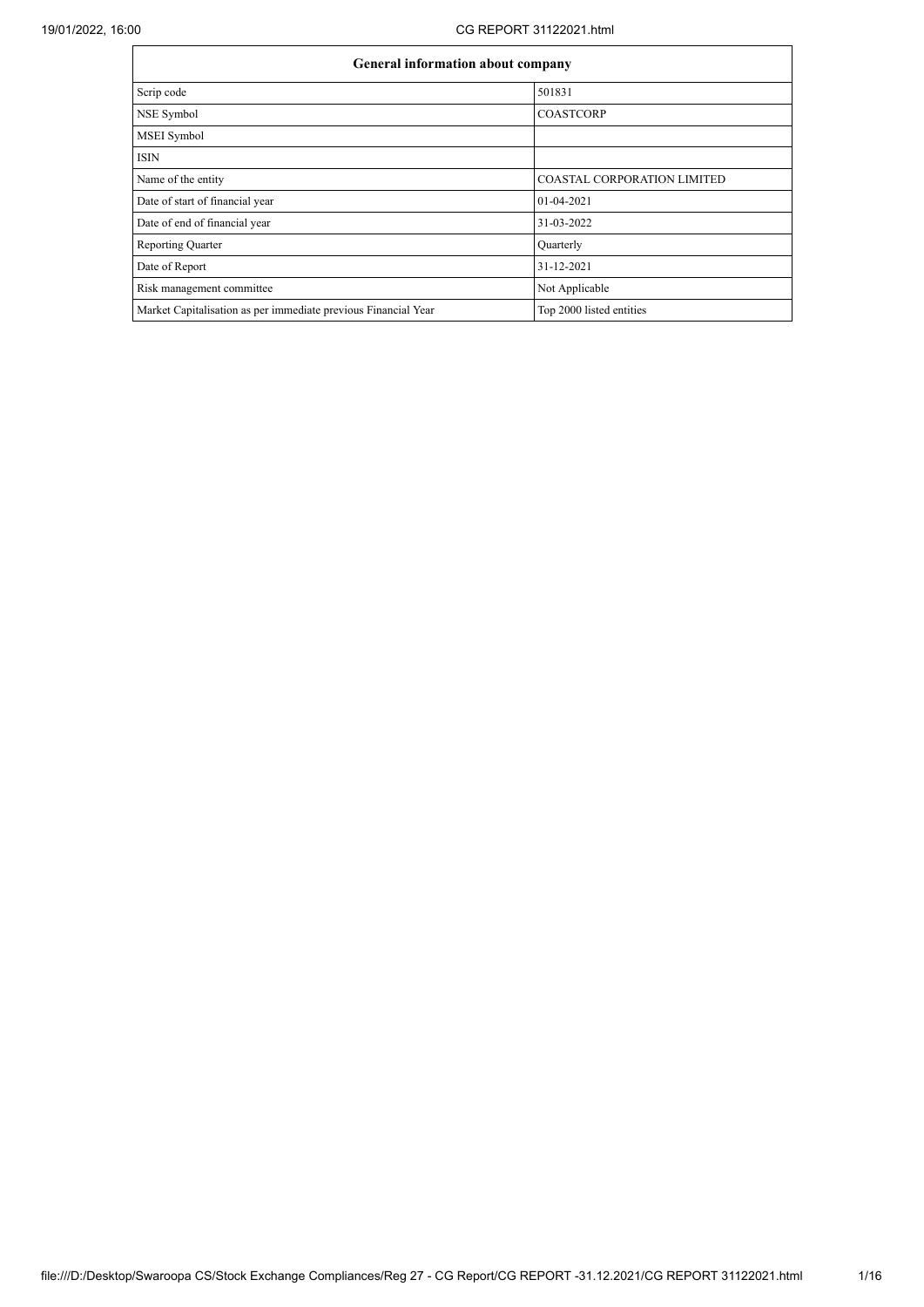## **Annexure I**

## **Annexure I to be submitted by listed entity on quarterly basis**

## **I. Composition of Board of Directors**

|                    |            | Disclosure of notes on composition of board of directors explanatory |                                                       |                            |                                 |                          |                                                                                                      |                                             |                                                           |                            |                      |                                            |                                                                                                                                                |                                                                                                                                                                      |                                                                                                                                                                          |                                                                                                                                                                                                            |
|--------------------|------------|----------------------------------------------------------------------|-------------------------------------------------------|----------------------------|---------------------------------|--------------------------|------------------------------------------------------------------------------------------------------|---------------------------------------------|-----------------------------------------------------------|----------------------------|----------------------|--------------------------------------------|------------------------------------------------------------------------------------------------------------------------------------------------|----------------------------------------------------------------------------------------------------------------------------------------------------------------------|--------------------------------------------------------------------------------------------------------------------------------------------------------------------------|------------------------------------------------------------------------------------------------------------------------------------------------------------------------------------------------------------|
|                    |            |                                                                      |                                                       |                            |                                 |                          |                                                                                                      |                                             | Whether the listed entity has a Regular Chairperson   Yes |                            |                      |                                            |                                                                                                                                                |                                                                                                                                                                      |                                                                                                                                                                          |                                                                                                                                                                                                            |
|                    |            |                                                                      |                                                       |                            |                                 |                          |                                                                                                      |                                             | Whether Chairperson is related to MD or CEO No            |                            |                      |                                            |                                                                                                                                                |                                                                                                                                                                      |                                                                                                                                                                          |                                                                                                                                                                                                            |
| the<br>$\mathbf T$ | PAN        | <b>DIN</b>                                                           | Category 1<br>of directors                            | Category 2<br>of directors | Category<br>$3$ of<br>directors | Date<br>of<br>Birth      | Whether<br>special<br>resolution<br>passed?<br>[Refer Reg.<br>$17(1A)$ of<br>Listing<br>Regulations] | Date of<br>passing<br>special<br>resolution | <b>Initial Date</b><br>of<br>appointment                  | Date of Re-<br>appointment | Date of<br>cessation | Tenure<br>of<br>director<br>(in<br>months) | No of<br>Directorship<br>in listed<br>entities<br>including<br>this listed<br>entity (Refer<br>Regulation<br>17A of<br>Listing<br>Regulations) | No of<br>Independent<br>Directorship<br>in listed<br>entities<br>including<br>this listed<br>entity<br>(Refer<br>Regulation<br>$17A(1)$ of<br>Listing<br>Regulations | Number of<br>memberships<br>in Audit/<br>Stakeholder<br>Committee(s)<br>including this<br>listed entity<br>(Refer<br>Regulation<br>$26(1)$ of<br>Listing<br>Regulations) | No of post<br>of<br>Chairperson<br>in Audit/<br>Stakeholder<br>Committee<br>held in listed<br>entities<br>including<br>this listed<br>entity (Refer<br>Regulation<br>$26(1)$ of<br>Listing<br>Regulations) |
| ao                 | ABRPR1696R | 05184747                                                             | Non-<br>Executive -<br>Independent<br>Director        | Chairperson                |                                 | $31 -$<br>$12 -$<br>1960 | NA                                                                                                   |                                             | 01-07-2021                                                | 30-09-2021                 |                      | 60                                         | 3                                                                                                                                              | 3                                                                                                                                                                    | 3                                                                                                                                                                        | $\Omega$                                                                                                                                                                                                   |
|                    | ACAPV2793F | 00057558                                                             | Executive<br>Director                                 | Not<br>Applicable          |                                 | $31 -$<br>$07 -$<br>1954 | NA                                                                                                   |                                             | 30-05-1981                                                | 29-09-2020                 |                      | 60                                         |                                                                                                                                                | $\bf{0}$                                                                                                                                                             | $\mathbf{0}$                                                                                                                                                             | $\Omega$                                                                                                                                                                                                   |
| uraj               | AAHPV7534K | 01064411                                                             | Non-<br>Executive -<br>Non<br>Independent<br>Director | Not<br>Applicable          |                                 | $01-$<br>$02 -$<br>1964  | NA                                                                                                   |                                             | 01-10-2004                                                | 30-09-2021                 |                      |                                            |                                                                                                                                                | $\mathbf{0}$                                                                                                                                                         | $\overline{2}$                                                                                                                                                           |                                                                                                                                                                                                            |
| man                | AFXPK7839P | 01993027                                                             | Non-<br>Executive -<br>Independent<br>Director        | Not<br>Applicable          |                                 | $30 -$<br>$03 -$<br>1948 | NA                                                                                                   |                                             | 13-02-2018                                                | 11-09-2018                 |                      | 60                                         |                                                                                                                                                |                                                                                                                                                                      |                                                                                                                                                                          |                                                                                                                                                                                                            |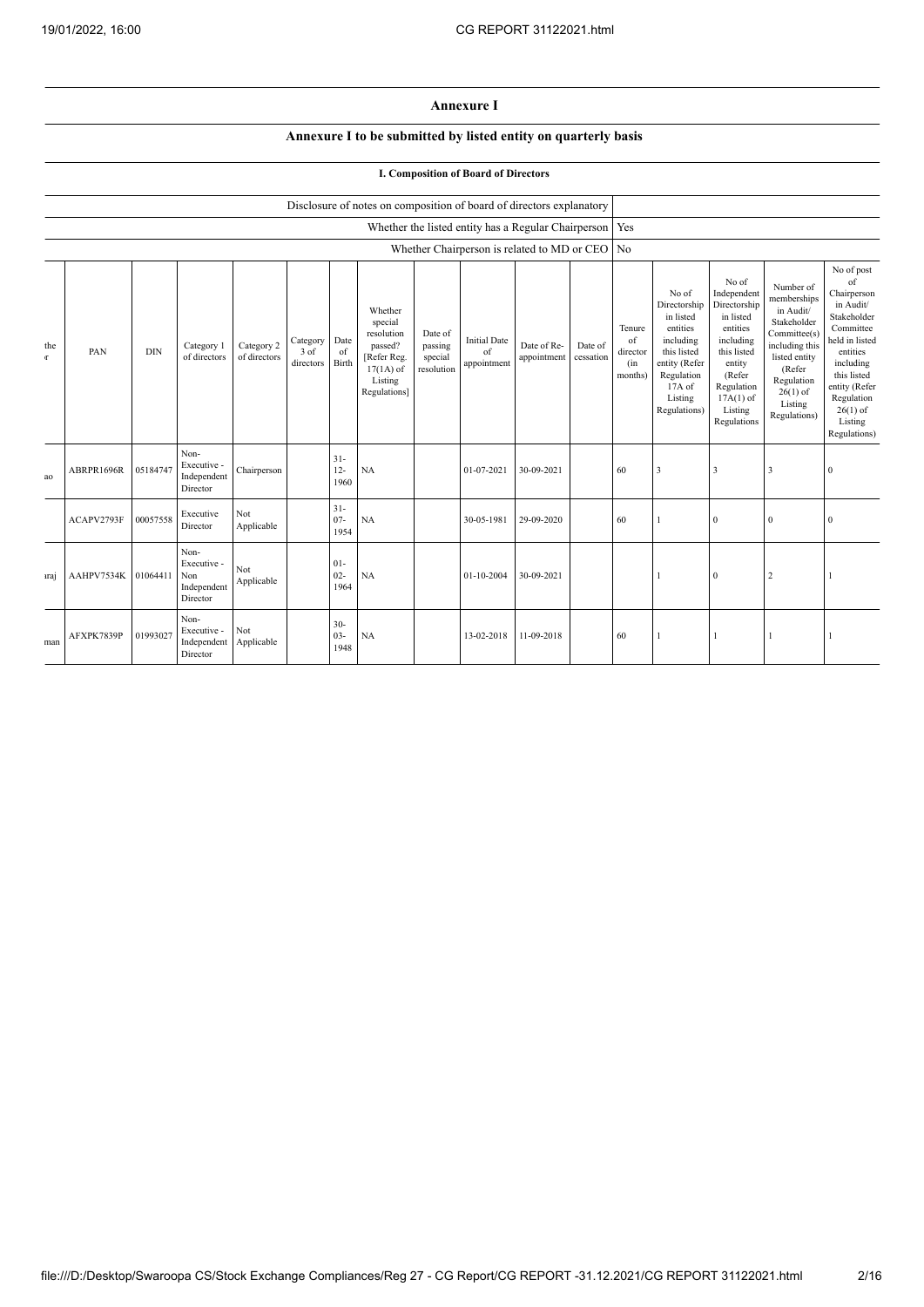|    |                      |                              |                     |            |                                                           |                               | 1. Composition of Bourn of Birectors |                            |                                                                                                      |                                             |                                          |                            |                      |                                            |                                                                                                                                                  |  |  |  |  |
|----|----------------------|------------------------------|---------------------|------------|-----------------------------------------------------------|-------------------------------|--------------------------------------|----------------------------|------------------------------------------------------------------------------------------------------|---------------------------------------------|------------------------------------------|----------------------------|----------------------|--------------------------------------------|--------------------------------------------------------------------------------------------------------------------------------------------------|--|--|--|--|
|    |                      |                              |                     |            |                                                           |                               |                                      |                            | Disclosure of notes on composition of board of directors explanatory                                 |                                             |                                          |                            |                      |                                            |                                                                                                                                                  |  |  |  |  |
|    |                      |                              |                     |            |                                                           |                               |                                      |                            | Whether the listed entity has a Regular Chairperson                                                  |                                             |                                          |                            |                      |                                            |                                                                                                                                                  |  |  |  |  |
| Sr | Title<br>(Mr)<br>Ms) | Name of the Director         | PAN                 | <b>DIN</b> | Category 1<br>of directors                                | Category 2<br>of<br>directors | Category<br>3 of<br>directors        | Date<br>of<br><b>Birth</b> | Whether<br>special<br>resolution<br>passed?<br>[Refer Reg.<br>$17(1A)$ of<br>Listing<br>Regulations] | Date of<br>passing<br>special<br>resolution | <b>Initial Date</b><br>of<br>appointment | Date of Re-<br>appointment | Date of<br>cessation | Tenure<br>of<br>director<br>(in<br>months) | No of<br>Directorship<br>in listed<br>entities<br>including<br>this listed<br>entity (Refer<br>Regulation<br>$17A$ of<br>Listing<br>Regulations) |  |  |  |  |
| 5  | Mr                   | G.V.V.SATYANARAYANA          | AIYPS2412A          | 00187006   | Executive<br>Director                                     | Not<br>Applicable             |                                      | $06-$<br>$09 -$<br>1961    | NA                                                                                                   |                                             | 01-10-2011                               | 29-09-2017                 |                      |                                            |                                                                                                                                                  |  |  |  |  |
| 6  | Mr                   | M VSURYANARAYANA             | ABOPM7842H 00372812 |            | Non-<br>Executive -<br>Independent Applicable<br>Director | Not                           |                                      | $05 -$<br>$04 -$<br>1946   | Yes                                                                                                  | $29-09-$<br>2020                            | 14-09-2015                               | 29-09-2020                 |                      | 60                                         |                                                                                                                                                  |  |  |  |  |
|    | $7$ Mr               | K VENKATESWARA<br><b>RAO</b> | AFXPK6522K          | 01678973   | Non-<br>Executive -<br>Independent Applicable<br>Director | Not                           |                                      | $16-$<br>$06 -$<br>1945    | Yes                                                                                                  | $31 - 08 -$<br>2019                         | 01-10-2004                               | 31-08-2019                 |                      | 60                                         |                                                                                                                                                  |  |  |  |  |

## **I. Composition of Board of Directors**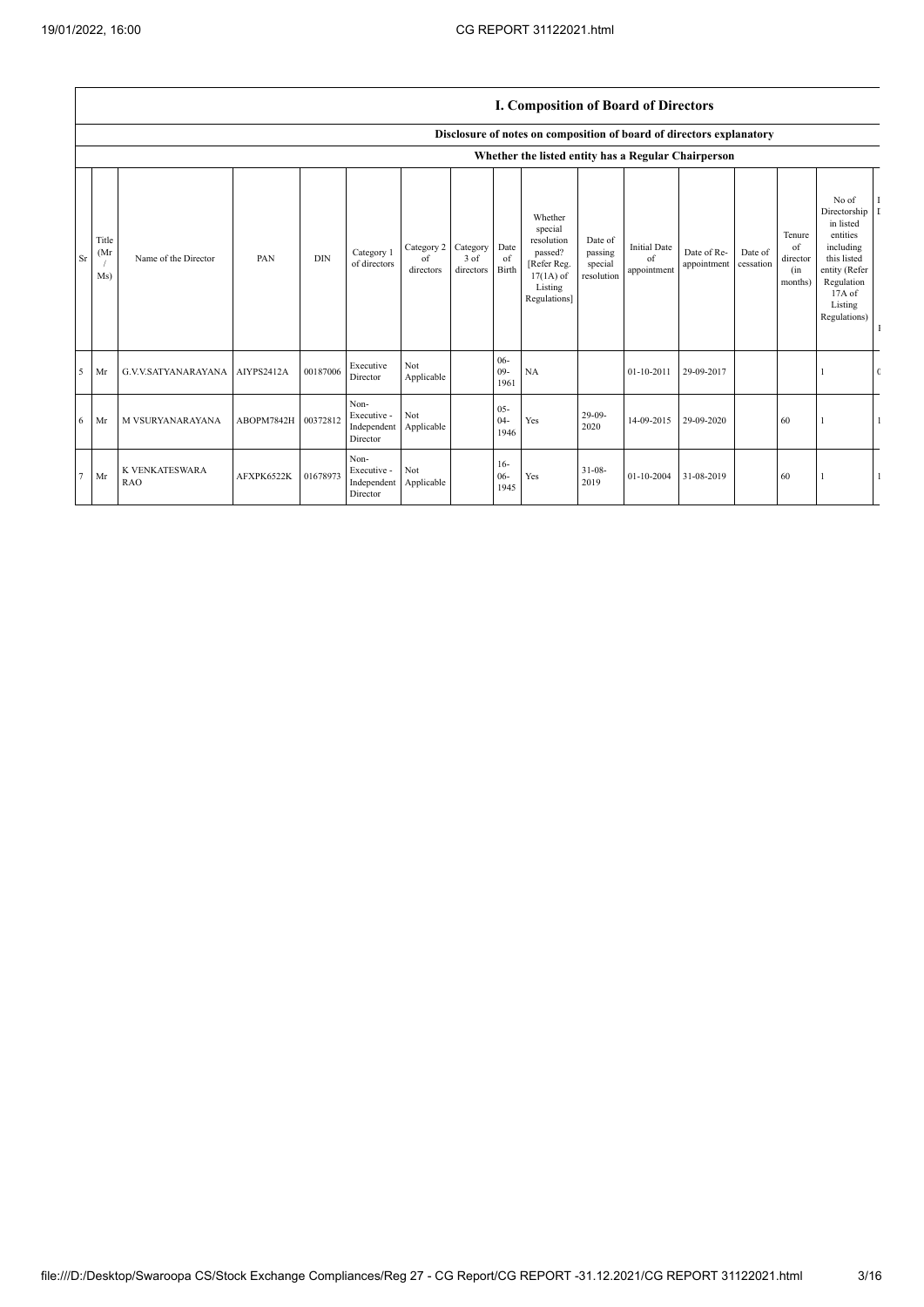|                | <b>Audit Committee Details</b> |                              |                                                       |                            |                        |                      |         |  |  |  |
|----------------|--------------------------------|------------------------------|-------------------------------------------------------|----------------------------|------------------------|----------------------|---------|--|--|--|
|                |                                |                              | Whether the Audit Committee has a Regular Chairperson | Yes                        |                        |                      |         |  |  |  |
| <b>Sr</b>      | <b>DIN</b><br>Number           | Name of Committee<br>members | Category 1 of directors                               | Category 2 of<br>directors | Date of<br>Appointment | Date of<br>Cessation | Remarks |  |  |  |
|                | 01993027                       | P R Kalyanaraman             | Non-Executive - Independent<br>Director               | Chairperson                | 12-11-2021             |                      |         |  |  |  |
| $\overline{2}$ | 01064411                       | Jeeja Valsaraj               | Non-Executive - Non<br>Independent Director           | Member                     | $12 - 11 - 2021$       |                      |         |  |  |  |
| 3              | 00372812                       | M<br><b>VSURYANARAYANA</b>   | Non-Executive - Independent<br>Director               | Member                     | $12 - 11 - 2021$       |                      |         |  |  |  |
| $\overline{4}$ | 05184747                       | Emandi Sankara Rao           | Non-Executive - Independent<br>Director               | Member                     | $12 - 11 - 2021$       |                      |         |  |  |  |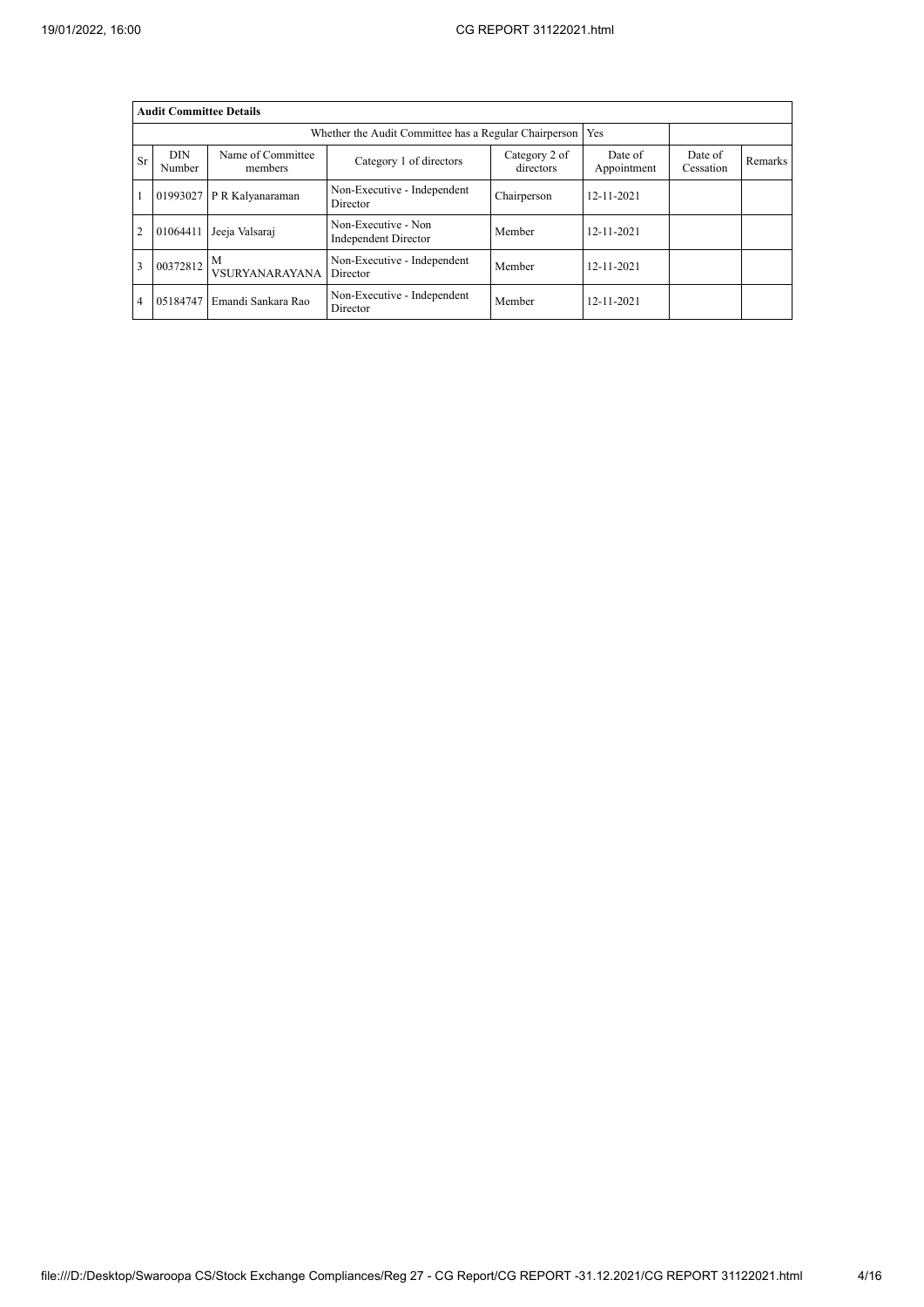|                | Nomination and remuneration committee |                                                                                   |                                                    |                            |                        |                      |         |  |  |
|----------------|---------------------------------------|-----------------------------------------------------------------------------------|----------------------------------------------------|----------------------------|------------------------|----------------------|---------|--|--|
|                |                                       | Whether the Nomination and remuneration committee has a Regular Chairperson   Yes |                                                    |                            |                        |                      |         |  |  |
| Sr             | <b>DIN</b><br>Number                  | Name of Committee<br>members                                                      | Category 1 of directors                            | Category 2 of<br>directors | Date of<br>Appointment | Date of<br>Cessation | Remarks |  |  |
|                | $100372812$ M                         | VSURYANARAYANA Director                                                           | Non-Executive - Independent                        | Chairperson                | 12-11-2021             |                      |         |  |  |
| $\overline{2}$ | 01064411                              | Jeeja Valsaraj                                                                    | Non-Executive - Non<br><b>Independent Director</b> | Member                     | $12 - 11 - 2021$       |                      |         |  |  |
| 3              |                                       | 01993027 P R Kalyanaraman                                                         | Non-Executive - Independent<br>Director            | Member                     | $12 - 11 - 2021$       |                      |         |  |  |
| $\overline{4}$ | 05184747                              | Emandi Sankara Rao                                                                | Non-Executive - Independent<br>Director            | Member                     | 12-11-2021             |                      |         |  |  |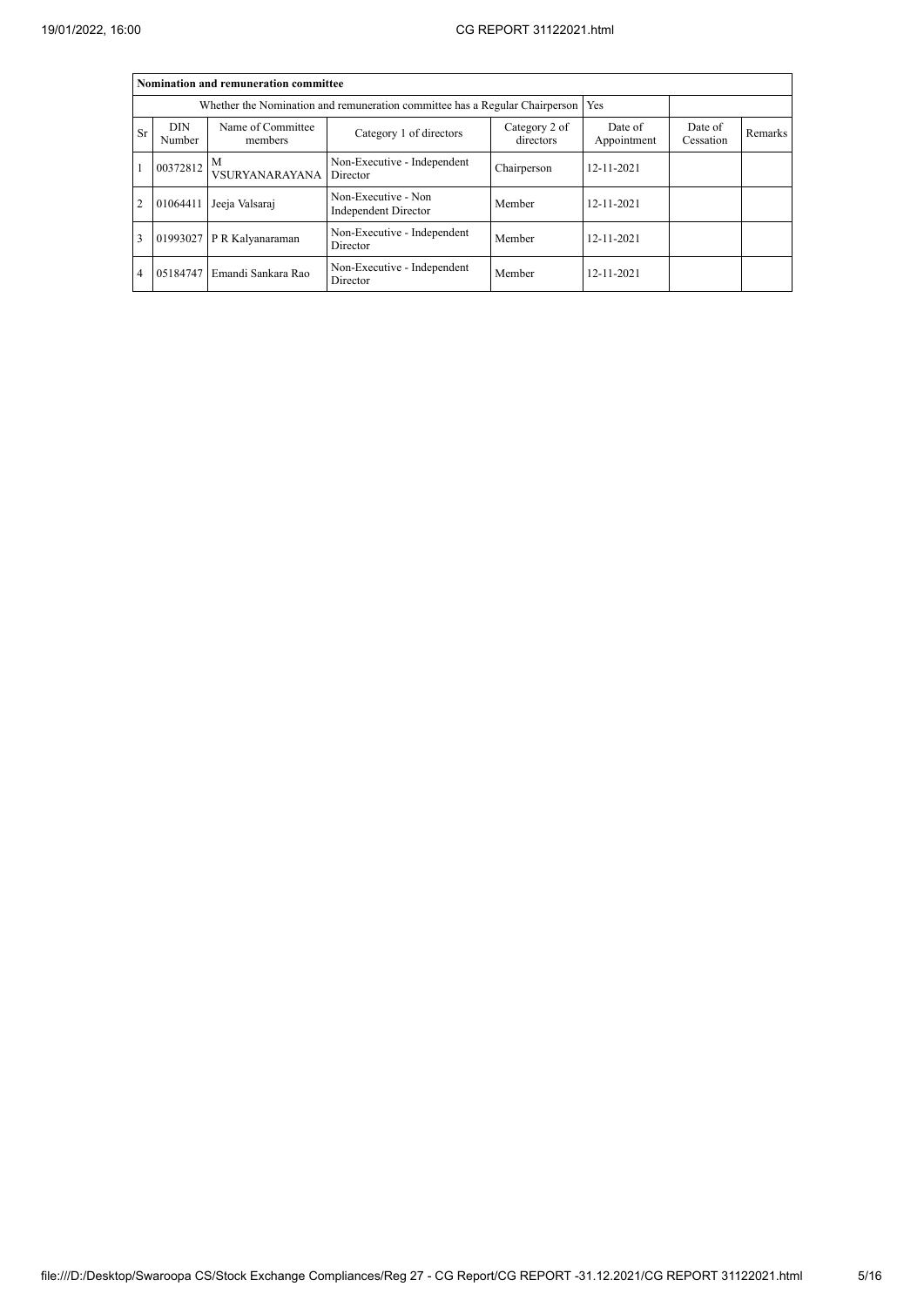|                | <b>Stakeholders Relationship Committee</b> |                              |                                             |                            |                        |                      |         |  |  |
|----------------|--------------------------------------------|------------------------------|---------------------------------------------|----------------------------|------------------------|----------------------|---------|--|--|
|                |                                            |                              |                                             |                            |                        |                      |         |  |  |
| Sr             | <b>DIN</b><br>Number                       | Name of Committee<br>members | Category 1 of directors                     | Category 2 of<br>directors | Date of<br>Appointment | Date of<br>Cessation | Remarks |  |  |
|                | 01064411                                   | Jeeja Valsaraj               | Non-Executive - Non<br>Independent Director | Chairperson                | 12-11-2021             |                      |         |  |  |
| $\overline{2}$ | $100372812$ M                              | <b>VSURYANARAYANA</b>        | Non-Executive - Independent<br>Director     | Member                     | 12-11-2021             |                      |         |  |  |
| 3              | 01678973                                   | K VENKATESWARA<br><b>RAO</b> | Non-Executive - Independent<br>Director     | Member                     | 12-11-2021             |                      |         |  |  |
| 4              | 05184747                                   | Emandi Sankara Rao           | Non-Executive - Independent<br>Director     | Member                     | $12 - 11 - 2021$       |                      |         |  |  |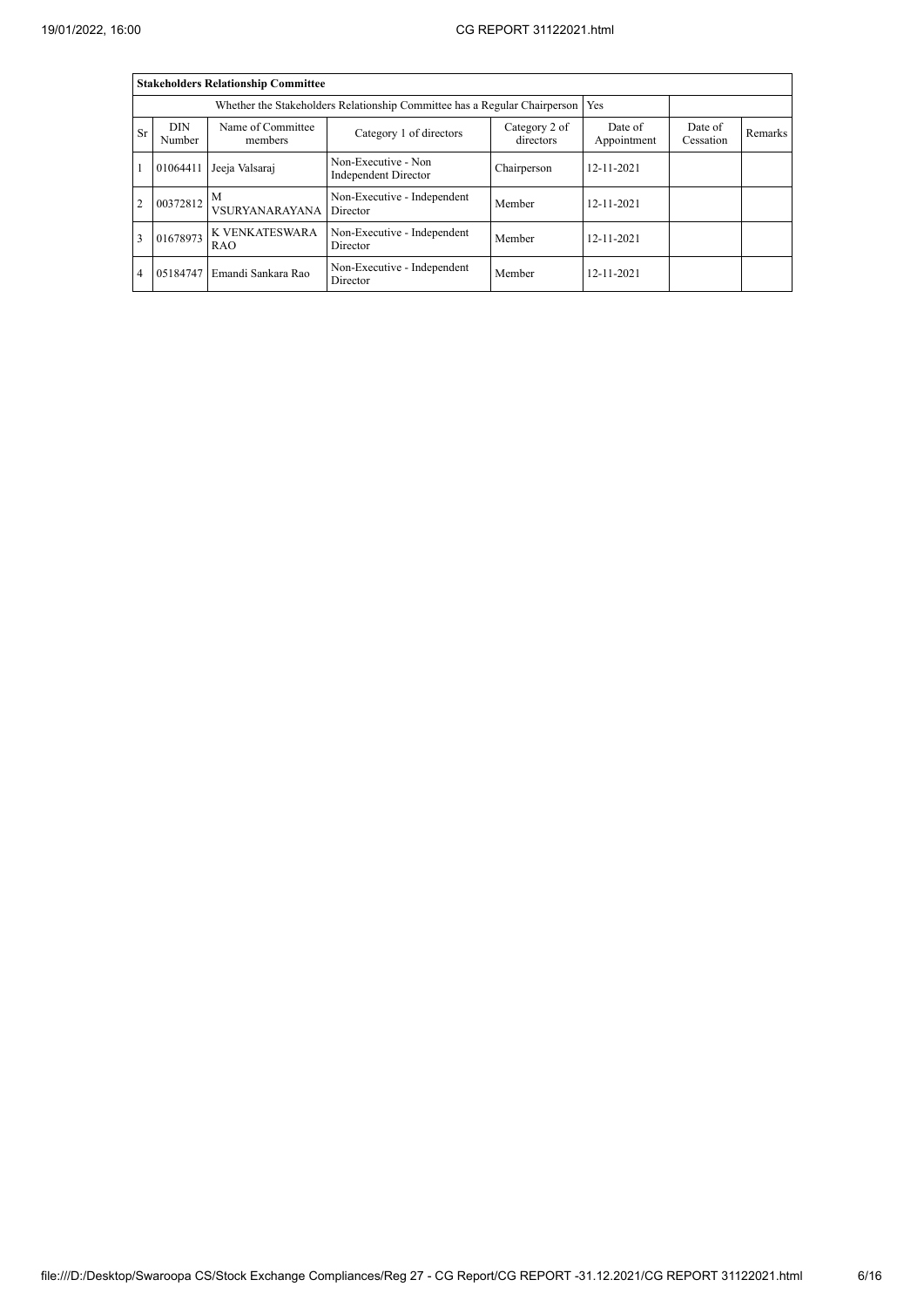|           | <b>Risk Management Committee</b> |                                                                 |                            |                            |                        |                      |         |  |  |
|-----------|----------------------------------|-----------------------------------------------------------------|----------------------------|----------------------------|------------------------|----------------------|---------|--|--|
|           |                                  | Whether the Risk Management Committee has a Regular Chairperson |                            |                            |                        |                      |         |  |  |
| <b>Sr</b> | DIN<br>Number                    | Name of Committee<br>members                                    | Category 1 of<br>directors | Category 2 of<br>directors | Date of<br>Appointment | Date of<br>Cessation | Remarks |  |  |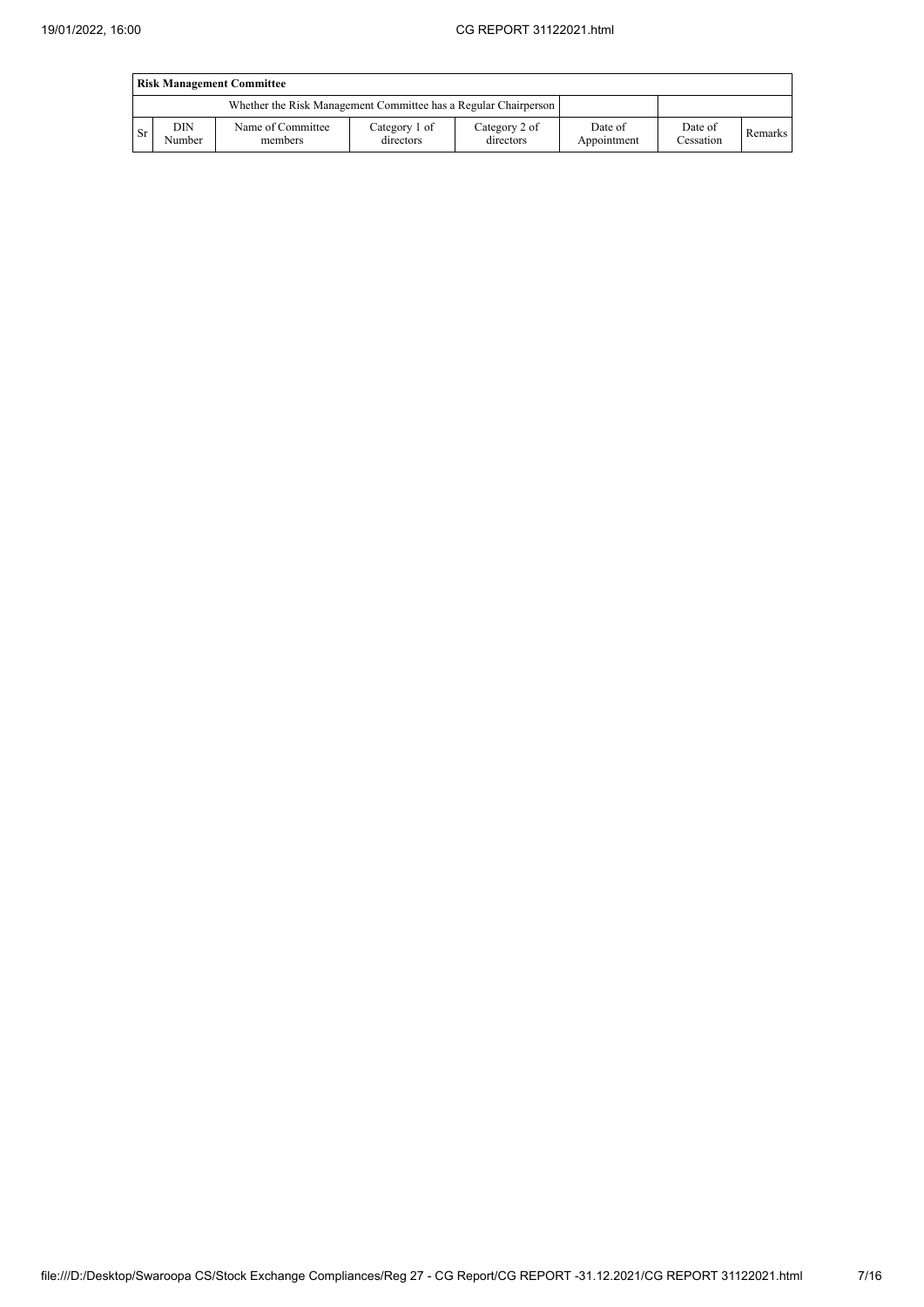|    | <b>Corporate Social Responsibility Committee</b>                                       |                              |                                             |                        |                      |         |  |  |  |  |
|----|----------------------------------------------------------------------------------------|------------------------------|---------------------------------------------|------------------------|----------------------|---------|--|--|--|--|
|    | Whether the Corporate Social Responsibility Committee has a Regular Chairperson<br>Yes |                              |                                             |                        |                      |         |  |  |  |  |
| Sr | <b>DIN</b><br>Number                                                                   | Name of Committee<br>members | Category 2 of<br>directors                  | Date of<br>Appointment | Date of<br>Cessation | Remarks |  |  |  |  |
|    | 01064411                                                                               | Jeeja Valsaraj               | Non-Executive - Non<br>Independent Director | Chairperson            | $11 - 02 - 2021$     |         |  |  |  |  |
| 2  |                                                                                        | 01993027 P R Kalyanaraman    | Non-Executive - Independent<br>Director     | Member                 | $11 - 02 - 2021$     |         |  |  |  |  |
| 3  | 01678973                                                                               | K VENKATESWARA<br><b>RAO</b> | Non-Executive - Independent<br>Director     | Member                 | $11 - 02 - 2021$     |         |  |  |  |  |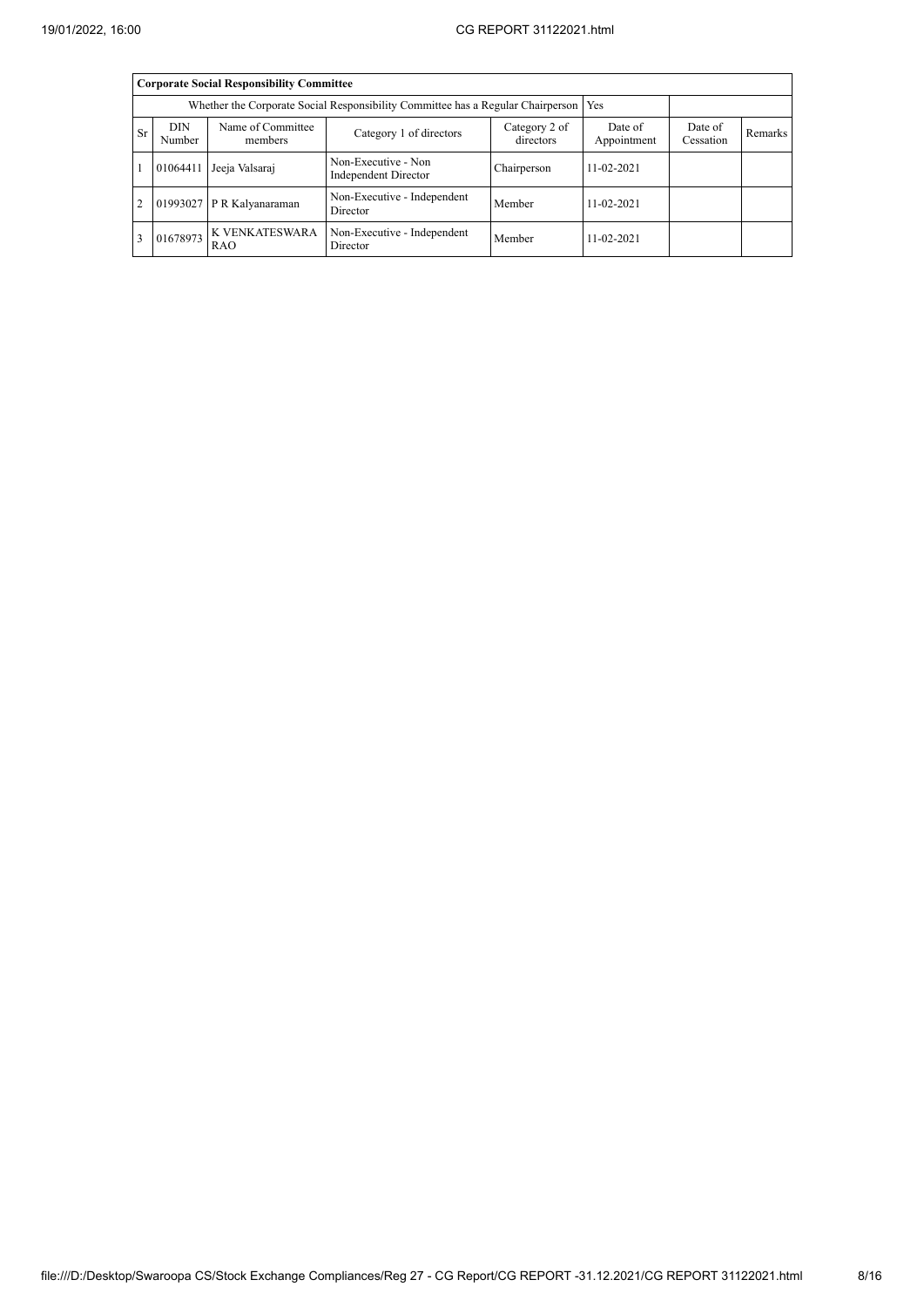| <b>Other Committee</b> |                                                                                                                                     |  |  |  |  |  |  |  |  |
|------------------------|-------------------------------------------------------------------------------------------------------------------------------------|--|--|--|--|--|--|--|--|
|                        | Sr   DIN Number   Name of Committee members   Name of other committee   Category 1 of directors   Category 2 of directors   Remarks |  |  |  |  |  |  |  |  |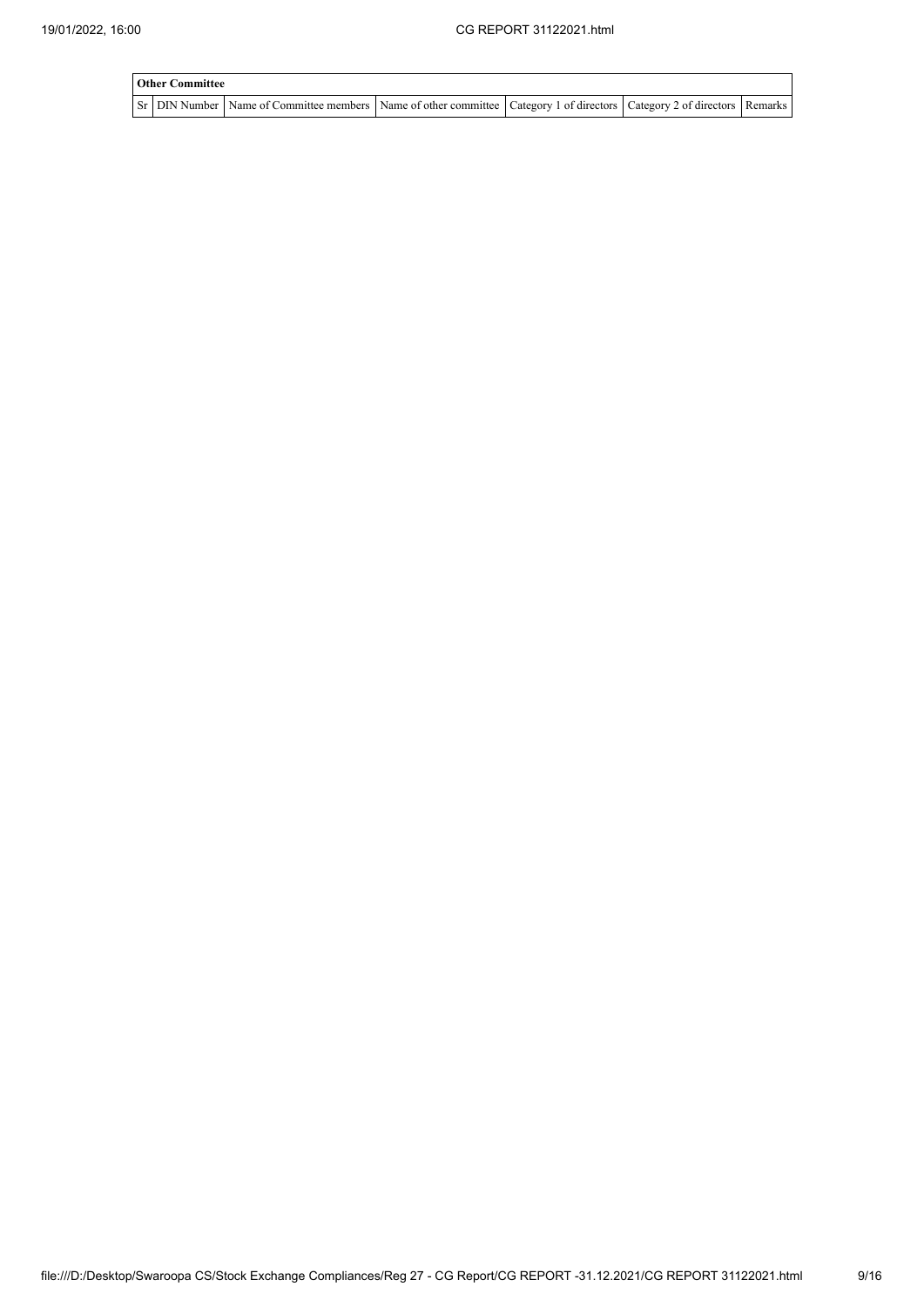|               | Annexure 1                                                          |                                                               |                                                                      |                                       |                                                     |                                                                                      |                                                                        |  |  |
|---------------|---------------------------------------------------------------------|---------------------------------------------------------------|----------------------------------------------------------------------|---------------------------------------|-----------------------------------------------------|--------------------------------------------------------------------------------------|------------------------------------------------------------------------|--|--|
|               | <b>Annexure 1</b>                                                   |                                                               |                                                                      |                                       |                                                     |                                                                                      |                                                                        |  |  |
|               | <b>III. Meeting of Board of Directors</b>                           |                                                               |                                                                      |                                       |                                                     |                                                                                      |                                                                        |  |  |
|               | Disclosure of notes on meeting of<br>board of directors explanatory |                                                               |                                                                      |                                       |                                                     |                                                                                      |                                                                        |  |  |
| Sr            | Date(s) of<br>meeting (if any)<br>in the previous<br>quarter        | $Date(s)$ of<br>meeting (if any)<br>in the current<br>quarter | Maximum gap<br>between any two<br>consecutive (in<br>number of days) | Notes for<br>not<br>providing<br>Date | Whether<br>requirement of<br>Quorum met<br>(Yes/No) | Number of Directors<br>present* (All directors<br>including Independent<br>Director) | No. of<br>Independent<br><b>Directors</b><br>attending the<br>meeting* |  |  |
|               | 10-08-2021                                                          |                                                               |                                                                      |                                       | <b>Yes</b>                                          |                                                                                      | 4                                                                      |  |  |
| $\mathcal{D}$ |                                                                     | 12-11-2021                                                    | 93                                                                   |                                       | Yes                                                 |                                                                                      | 4                                                                      |  |  |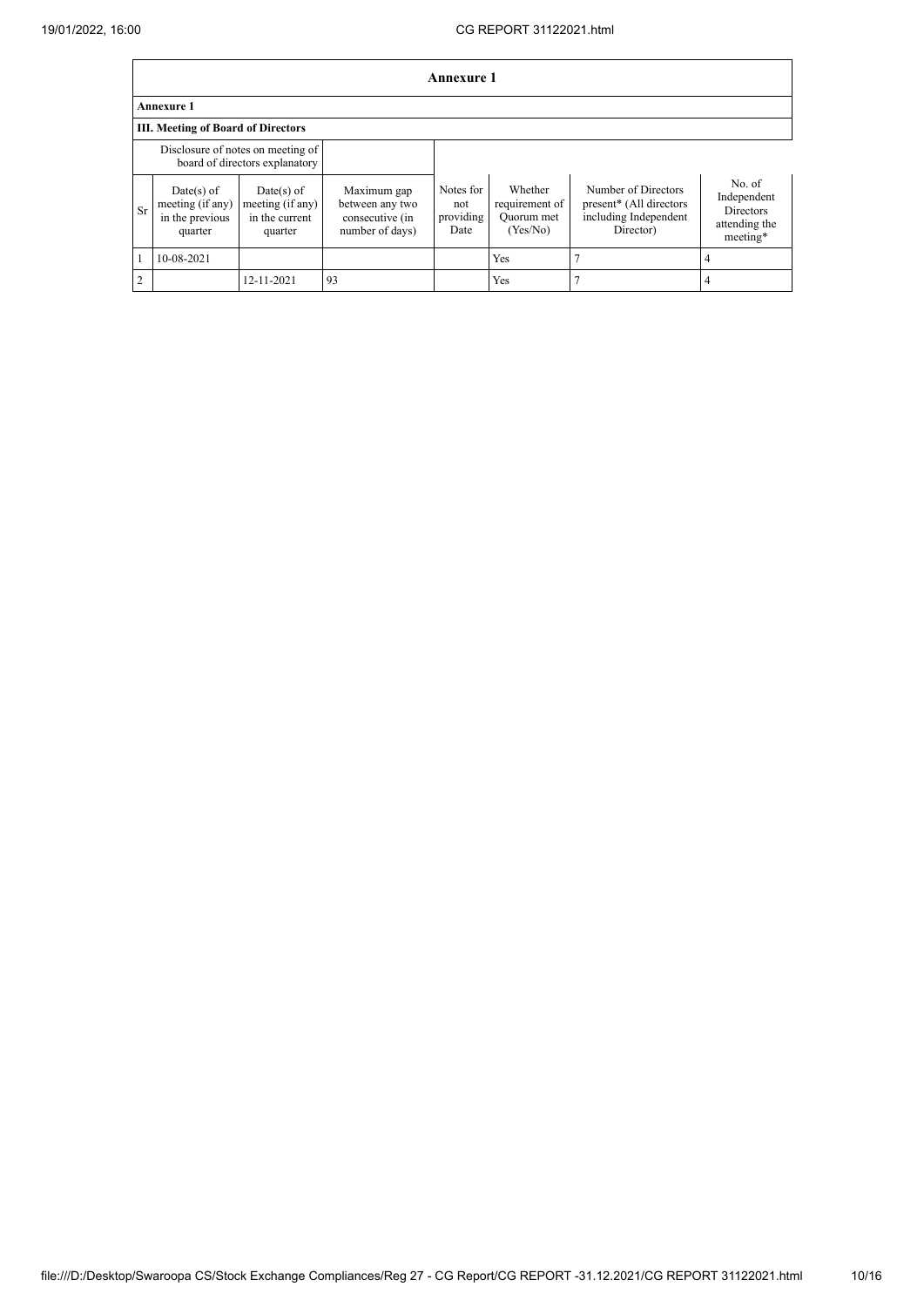|                | <b>Annexure 1</b>                                |                                                                                                            |                                                                      |                               |                                       |                                                        |                                                                                            |                                                                           |  |
|----------------|--------------------------------------------------|------------------------------------------------------------------------------------------------------------|----------------------------------------------------------------------|-------------------------------|---------------------------------------|--------------------------------------------------------|--------------------------------------------------------------------------------------------|---------------------------------------------------------------------------|--|
|                | <b>IV. Meeting of Committees</b>                 |                                                                                                            |                                                                      |                               |                                       |                                                        |                                                                                            |                                                                           |  |
|                |                                                  | Disclosure of notes on meeting of committees explanatory                                                   |                                                                      |                               |                                       |                                                        |                                                                                            |                                                                           |  |
| <b>Sr</b>      | Name of<br>Committee                             | $Date(s)$ of meeting (Enter<br>dates of Previous quarter<br>and Current quarter in<br>chronological order) | Maximum gap<br>between any two<br>consecutive (in<br>number of days) | Name of<br>other<br>committee | Reson for<br>not<br>providing<br>date | Whether<br>requirement<br>of Quorum<br>met<br>(Yes/No) | Number of<br>Directors present*<br>(All directors<br>including<br>Independent<br>Director) | No. of<br>Independent<br><b>Directors</b><br>attending<br>the<br>meeting* |  |
|                | Audit<br>Committee                               | 10-08-2021                                                                                                 |                                                                      |                               |                                       | Yes                                                    | 3                                                                                          |                                                                           |  |
| $\overline{2}$ | Audit<br>Committee                               | 12-11-2021                                                                                                 | 93                                                                   |                               |                                       | Yes                                                    | 3                                                                                          | 2                                                                         |  |
| 3              | <b>Stakeholders</b><br>Relationship<br>Committee | 07-08-2021                                                                                                 |                                                                      |                               |                                       | Yes                                                    | 2                                                                                          |                                                                           |  |
| 4              | Stakeholders<br>Relationship<br>Committee        | 08-10-2021                                                                                                 |                                                                      |                               |                                       | Yes                                                    | 2                                                                                          |                                                                           |  |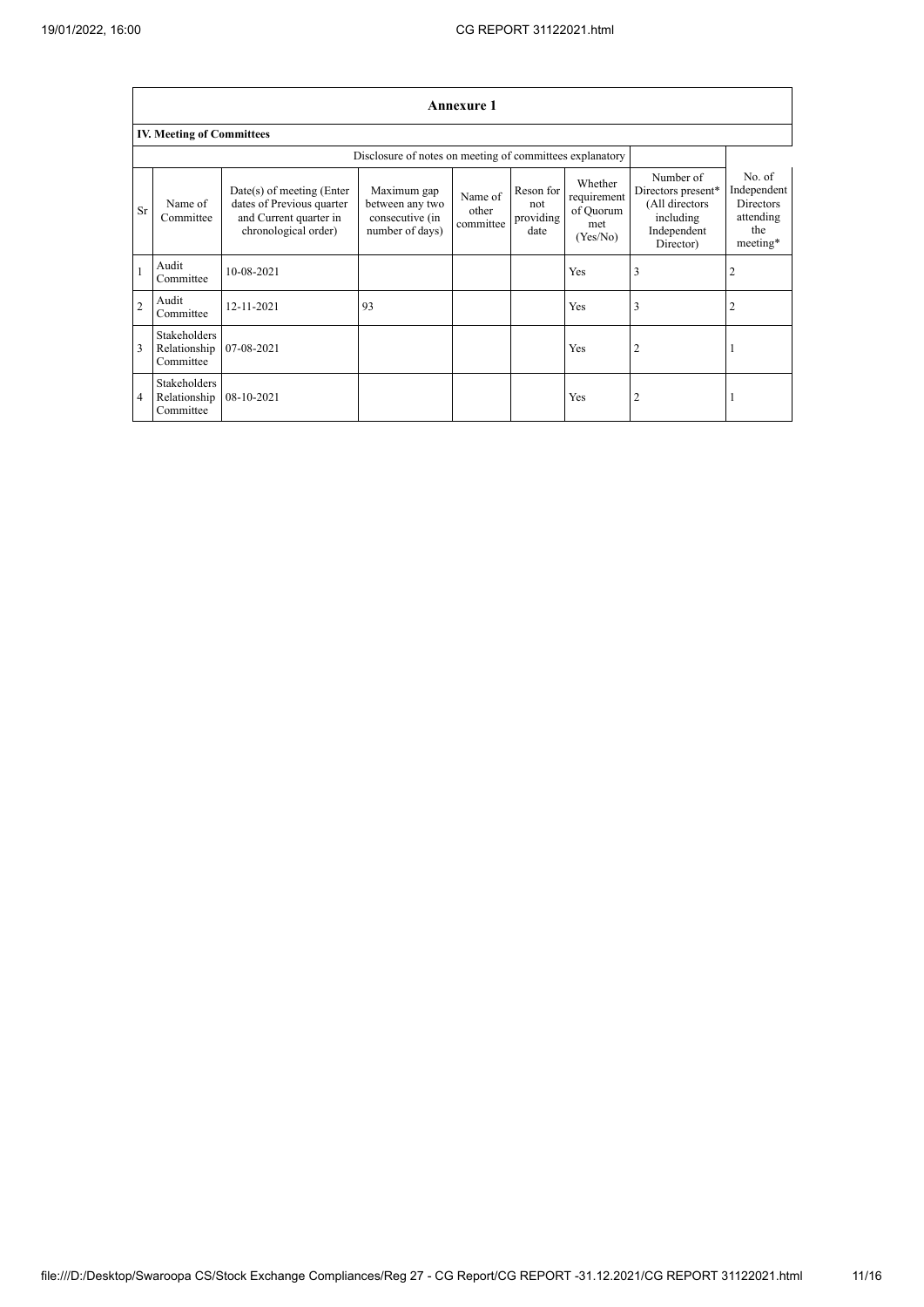|                | Annexure 1                                                                                                |                                  |                                                                    |  |  |  |  |  |  |
|----------------|-----------------------------------------------------------------------------------------------------------|----------------------------------|--------------------------------------------------------------------|--|--|--|--|--|--|
|                | V. Related Party Transactions                                                                             |                                  |                                                                    |  |  |  |  |  |  |
| <b>Sr</b>      | Subject                                                                                                   | Compliance status<br>(Yes/No/NA) | If status is "No" details of non-<br>compliance may be given here. |  |  |  |  |  |  |
|                | Whether prior approval of audit committee obtained                                                        | <b>Yes</b>                       |                                                                    |  |  |  |  |  |  |
| $\overline{2}$ | Whether shareholder approval obtained for material RPT                                                    | NA                               |                                                                    |  |  |  |  |  |  |
| 3              | Whether details of RPT entered into pursuant to omnibus approval<br>have been reviewed by Audit Committee | Yes                              |                                                                    |  |  |  |  |  |  |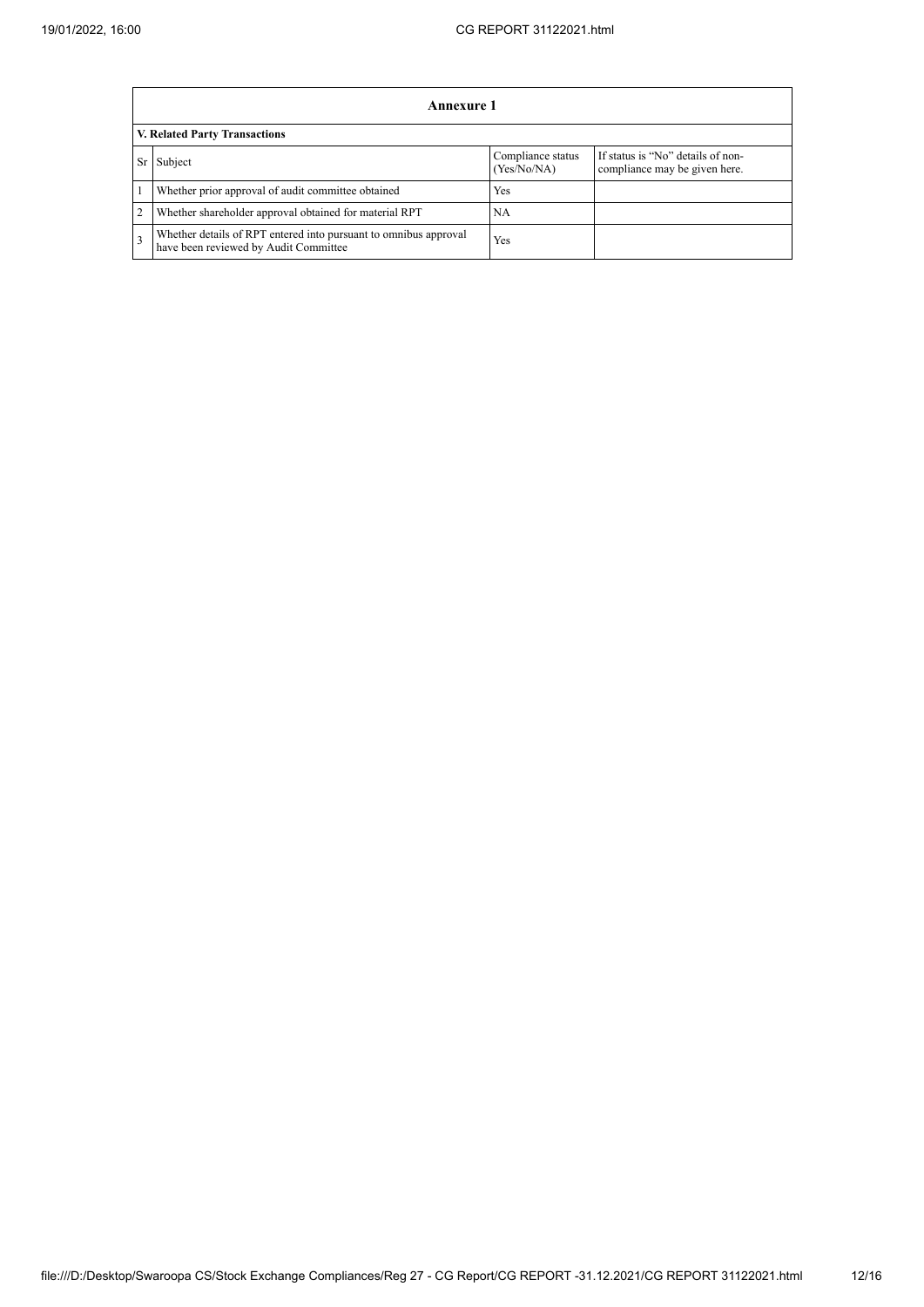| Annexure 1<br><b>VI.</b> Affirmations |                                                                                                                                                                                                                 |     |  |  |
|---------------------------------------|-----------------------------------------------------------------------------------------------------------------------------------------------------------------------------------------------------------------|-----|--|--|
|                                       |                                                                                                                                                                                                                 |     |  |  |
| $\mathbf{1}$                          | The composition of Board of Directors is in terms of SEBI (Listing obligations and disclosure requirements)<br>Regulations, 2015                                                                                | Yes |  |  |
| $\overline{2}$                        | The composition of the following committees is in terms of SEBI(Listing obligations and disclosure requirements)<br>Regulations, 2015 a. Audit Committee                                                        | Yes |  |  |
| $\overline{\mathbf{3}}$               | The composition of the following committees is in terms of SEBI(Listing obligations and disclosure requirements)<br>Regulations, 2015. b. Nomination & remuneration committee                                   | Yes |  |  |
| 4                                     | The composition of the following committees is in terms of SEBI(Listing obligations and disclosure requirements)<br>Regulations, 2015. c. Stakeholders relationship committee                                   | Yes |  |  |
| 5                                     | The composition of the following committees is in terms of SEBI(Listing obligations and disclosure requirements)<br>Regulations, 2015. d. Risk management committee (applicable to the top 500 listed entities) | NA  |  |  |
| 6                                     | The committee members have been made aware of their powers, role and responsibilities as specified in SEBI<br>(Listing obligations and disclosure requirements) Regulations, 2015.                              | Yes |  |  |
| $\overline{7}$                        | The meetings of the board of directors and the above committees have been conducted in the manner as specified in<br>SEBI (Listing obligations and disclosure requirements) Regulations, 2015.                  | Yes |  |  |
| 8                                     | This report and/or the report submitted in the previous quarter has been placed before Board of Directors.                                                                                                      | Yes |  |  |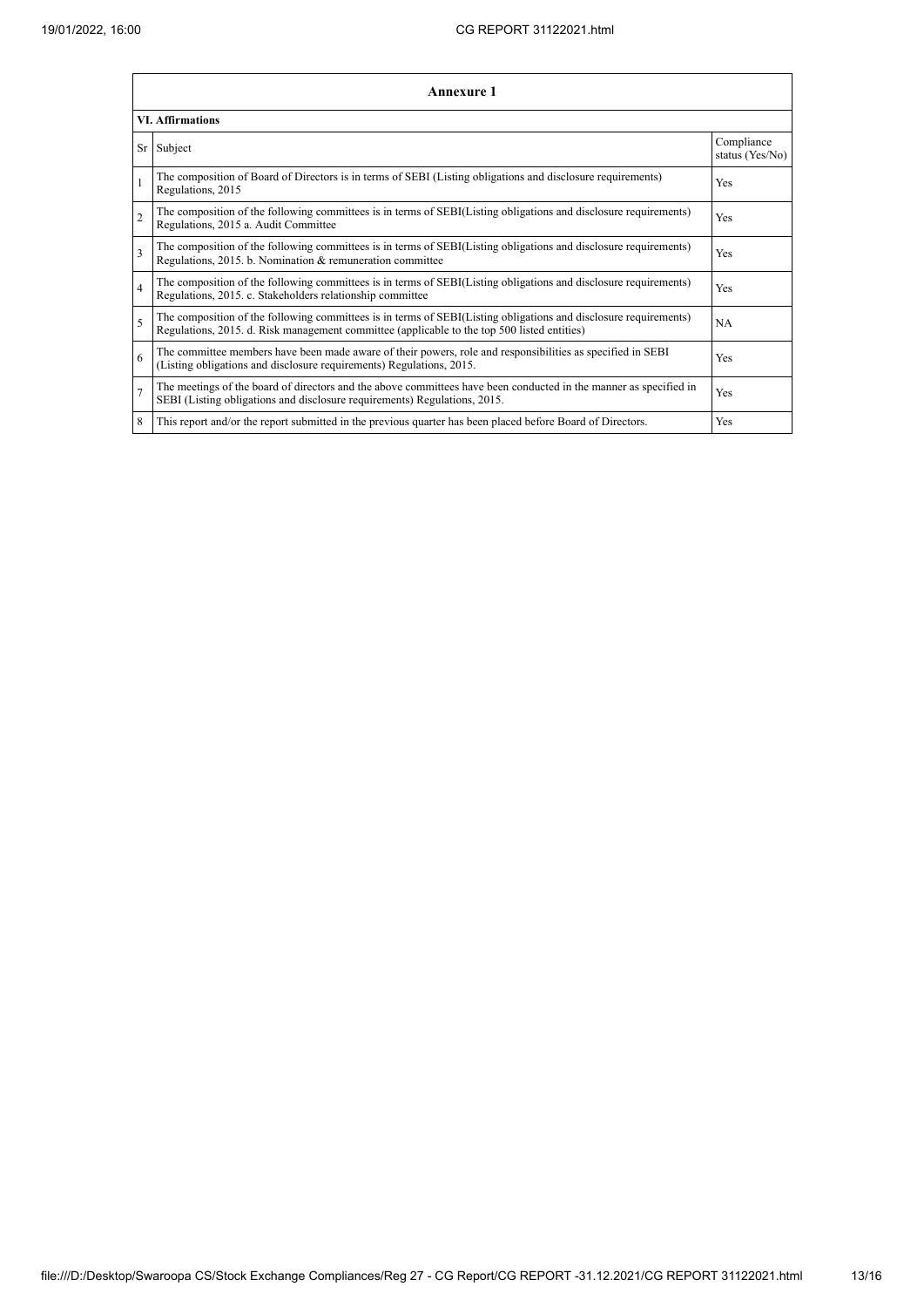|      | <b>Annexure 1</b> |                     |  |
|------|-------------------|---------------------|--|
| ' Sr | Subject           | Compliance status   |  |
|      | Name of signatory | G.V.V.SATYANARAYANA |  |
|      | Designation       | Director            |  |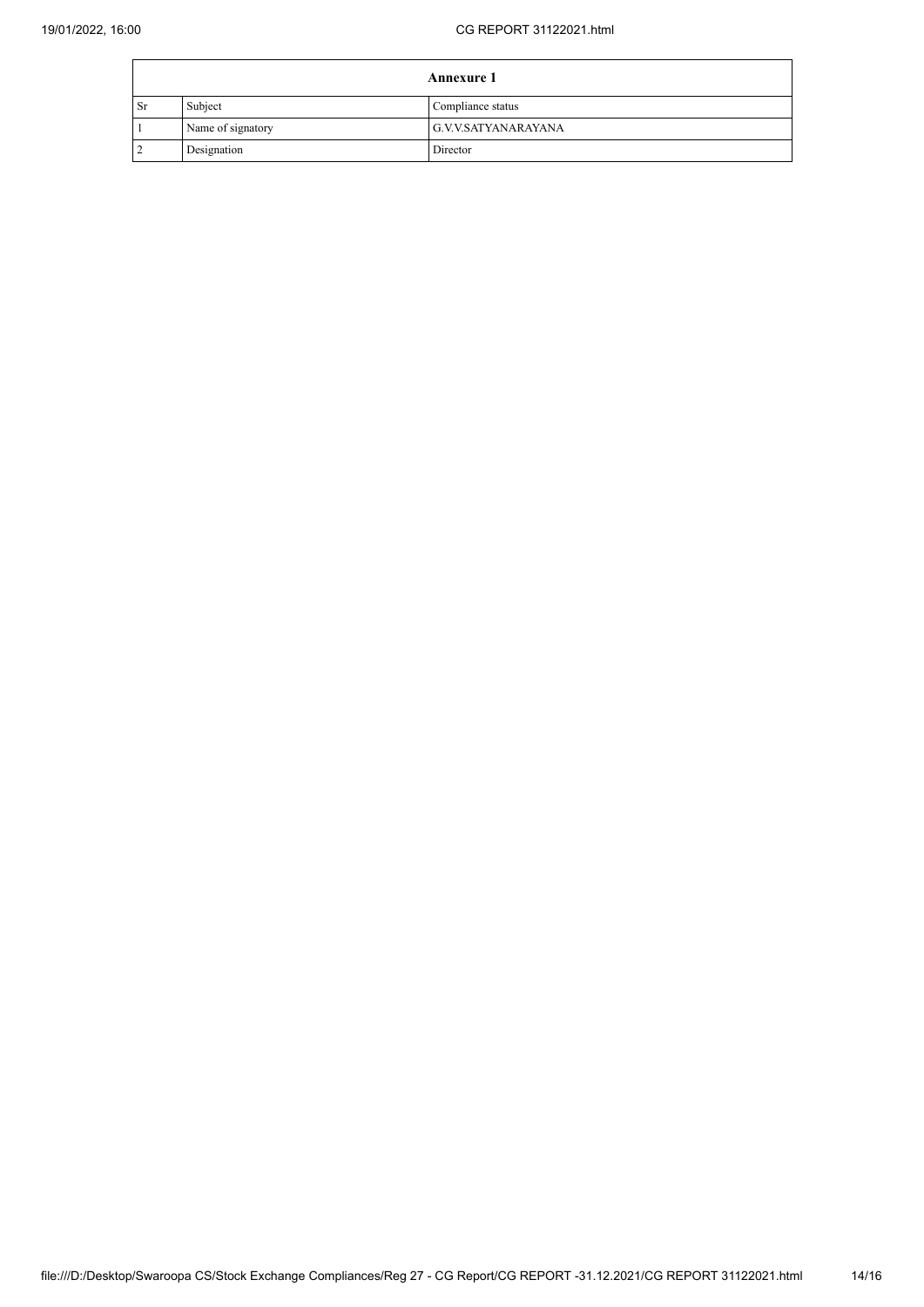$\mathbf{r}$ 

| <b>Signatory Details</b> |                      |  |
|--------------------------|----------------------|--|
| Name of signatory        | G.V.V.SATYANARAYANA  |  |
| Designation of person    | Director             |  |
| Place                    | <b>VISAKHAPATNAM</b> |  |
| Date                     | 19-01-2022           |  |